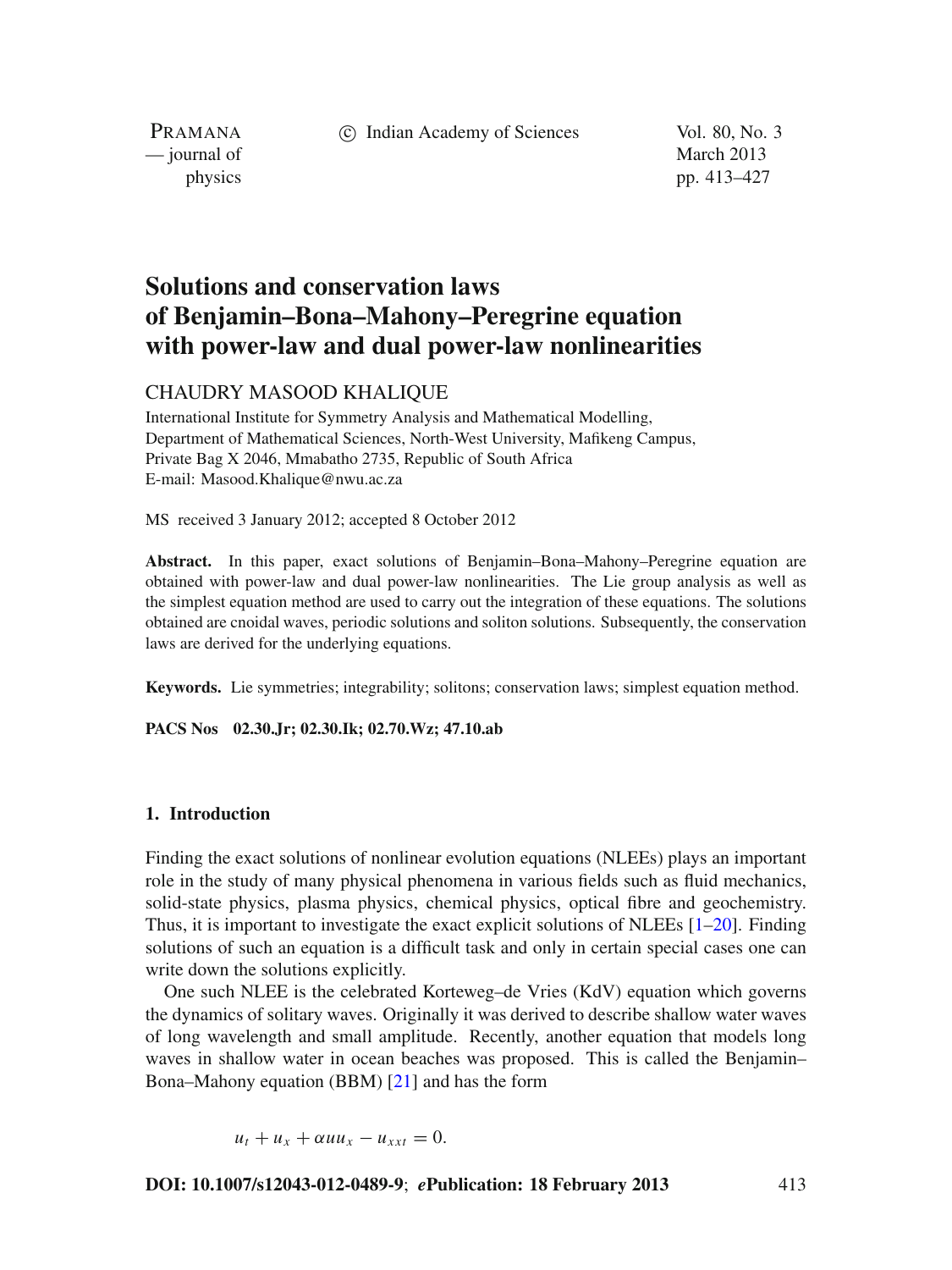The BBM equation is also known as the regularized long-wave equation and was also derived by Peregrine [\[22](#page-14-0)]. Hence the name Benjamin–Bona–Mahony–Peregrine (BBMP).

The notion of conservation laws plays an important role in the solution process of differential equations. Finding the conservation laws of a system of differential equations (DEs) is often the first step towards finding the solution. In fact, the existence of a large number of conservation laws of a system of partial differential equations (PDEs) is a strong indication of its integrability  $[23]$  $[23]$ . In  $[24]$  $[24]$ , the invariance of a conservation law was used to obtain solutions for a problem in thin films. In jet problems, the conserved quantity plays an essential role in the derivation of the solution. Recently, in [\[25](#page-14-3)] the conserved quantity was used to determine the unknown exponent in the similarity solution which cannot be obtained from the homogeneous boundary conditions.

In this paper we study the BBMP equation with power-law and dual power-law nonlinearities, namely

<span id="page-1-0"></span>
$$
q_t + a q_x + b q^n q_x + c q_{xxt} = 0 \tag{1}
$$

and

<span id="page-1-1"></span>
$$
q_t + a q_x + (b q^n + c q^{2n}) q_x + k q_{xxt} = 0,
$$
\n(2)

where  $a, b, c, k$  and  $n$  are real constants. Here, in [\(1\)](#page-1-0) and [\(2\)](#page-1-1) the first term represents the evolution term, while the last term in both equations represents the dispersion term. The third term in  $(1)$  and the third and fourth terms in  $(2)$  are the nonlinear terms.

The purpose of this paper is two-fold. Firstly, we use Lie symmetry method along with the simplest equation method to obtain exact solutions of  $(1)$  and  $(2)$ . Secondly, we derive conservation laws for both the equations.

The outline of the paper is as follows. In  $\S2$ , we obtain exact solutions of [\(1\)](#page-1-0) and [\(2\)](#page-1-1) using the Lie group and simplest equation methods. Then in [§3,](#page-9-0) we construct conservation laws for both the equations. Finally, in [§4](#page-13-3) concluding remarks are made.

#### <span id="page-1-2"></span>**2. Exact solutions**

In this section we present some exact solutions of  $(1)$  and  $(2)$  using Lie symmetry approach and simplest equation method.

#### 2.1 *Group-in*v*ariant solutions using Lie symmetry approach*

In this section we first calculate the Lie point symmetries of  $(1)$  and  $(2)$  and later use them to construct group-invariant solutions. For the theory and applications of Lie group analysis the reader is referred to the well-known books such as [\[23](#page-14-1)[,26](#page-14-4)[–28\]](#page-14-5).

Recall that a Lie point symmetry of a partial differential equation (PDE) is an invertible transformation of the dependent and independent variables that leaves the equation unchanged. In general, determining all the symmetries of a partial differential equation is a formidable task. However, Sophus Lie (1842–1899) observed that if we restrict ourself to symmetries that depend continuously on a small parameter and that form a group (continuous one-parameter group of transformations), one can linearize the symmetry conditions and end up with an algorithm for calculating continuous symmetries.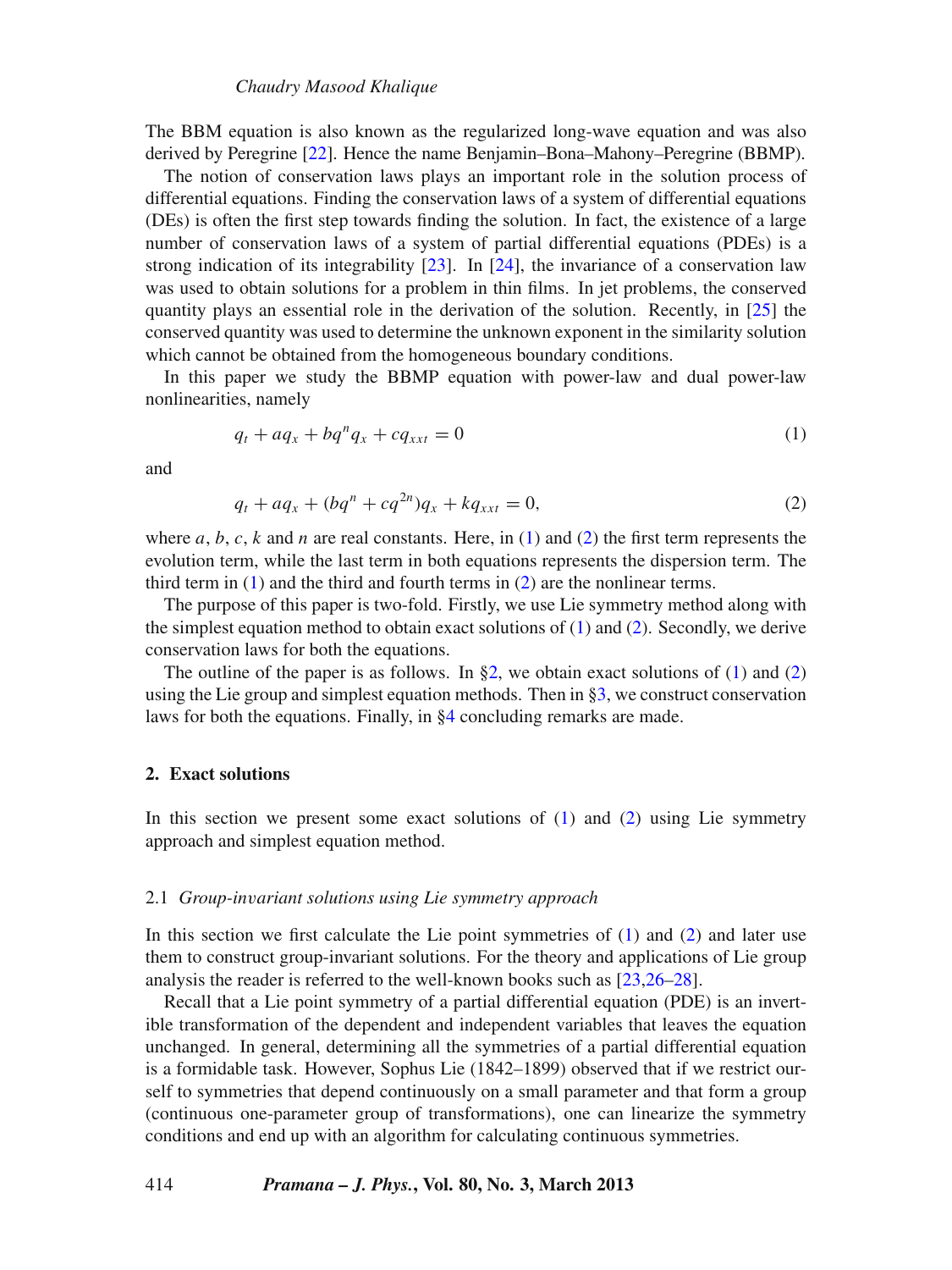2.1.1 *Group-in*v*ariant solutions of* [\(1\)](#page-1-0)*.* The symmetry group of BBMP equation with power-law nonlinearity [\(1\)](#page-1-0) will be generated by the vector field of the form

$$
\Gamma = \xi^{1}(t, x, q) \frac{\partial}{\partial t} + \xi^{2}(t, x, q) \frac{\partial}{\partial x} + \eta(t, x, q) \frac{\partial}{\partial q}.
$$

Applying the third prolongation  $pr^{(3)}\Gamma$  [\[26](#page-14-4)] to [\(1\)](#page-1-0) we obtain the following overdetermined system of ten linear partial differential equations:

$$
\xi_q^1 = 0,
$$
  
\n
$$
\xi_q^2 = 0,
$$
  
\n
$$
\eta_{qq} = 0,
$$
  
\n
$$
\xi_x^1 = 0,
$$
  
\n
$$
\xi_x^2 = 0,
$$
  
\n
$$
\eta_{tq} = 0,
$$
  
\n
$$
b\eta_x q^n + \eta_t + a\eta_x + c\eta_{txx} = 0,
$$
  
\n
$$
b\eta_q^n + b\xi_t^1 q^{n+1} - b\xi_x^2 q^{n+1} - b c\eta_{xxq} q^{n+1} + a\xi_t^1 q - a\xi_x^2 q
$$
  
\n
$$
+ 2c\eta_{txq} q - ac\eta_{xx,q} q = 0,
$$
  
\n
$$
2\xi_x^2 + c\eta_{xxq} = 0,
$$
  
\n
$$
2\eta_{xq} - \xi_{xx}^2 = 0.
$$

After some straightforward, albeit tedious and lengthy calculations, the above system gives the two translation symmetries

$$
\Gamma_1 = \frac{\partial}{\partial t}, \quad \Gamma_2 = \frac{\partial}{\partial x}.
$$

One of the main reasons for finding symmetries of a differential equation is to use them for finding exact solutions. We now utilize these symmetries to deduce exact solutions of [\(1\)](#page-1-0). The symmetry  $V = \Gamma_1 + v\Gamma_2$ , where *v* is a constant, reduces the BMBP equation (1) to a nonlinear ordinary differential equation (ODE). It can be seen that the symmetry *V* yields the following two invariants:

$$
z = x - vt, \qquad F = q. \tag{3}
$$

Treating  $F$  as the new dependent variable and  $\zeta$  as new independent variable, the BMBP equation [\(1\)](#page-1-0) transforms to the third-order nonlinear ODE

<span id="page-2-0"></span>
$$
cvF'''(z) - bF''(z)F'(z) - (a - v)F'(z) = 0.
$$
\n(4)

It should be noted here that one can assume  $q = F(z)$ ,  $z = x - vt$  and arrive at [\(4\)](#page-2-0). However, when using the Lie symmetry approach no such form of the solution is assumed. It is the beauty of this approach that one automatically gets the form of the solution as  $q = F(x - vt)$ . Integrating equation [\(4\)](#page-2-0) twice with respect to *z* and taking the constants to be zero we obtain

$$
\left(\frac{dF}{dz}\right)^2 = \frac{1}{cv} \left[ (a-v)F^2 + \frac{2b}{(n+1)(n+2)} F^{n+2} \right].
$$
 (5)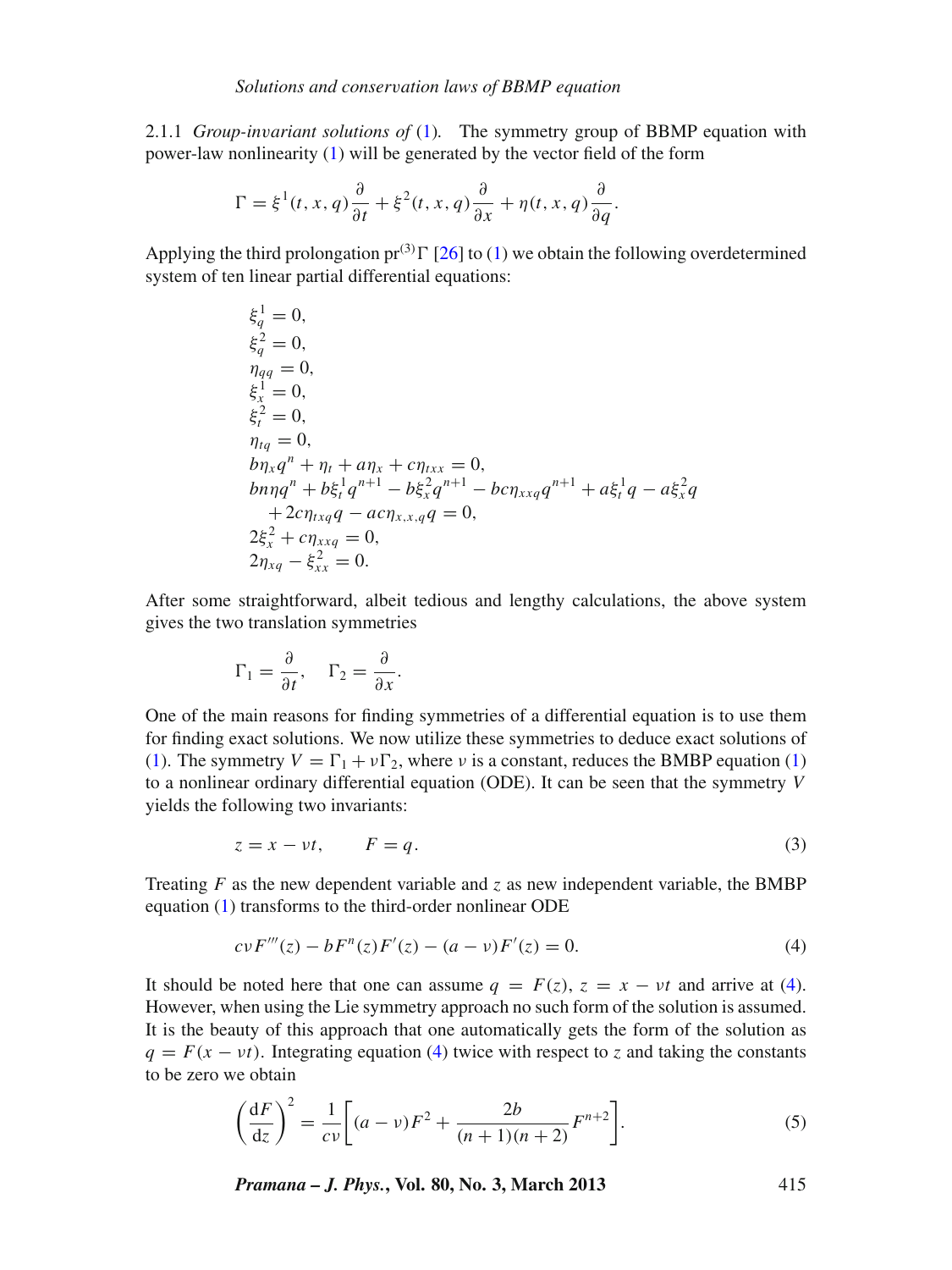#### *Chaudry Masood Khalique*

This is a first-order variables separable equation. Integrating the above equation and reverting back to the original variables, we obtain the following solution of the BMBP equation  $(1)$  for arbitrary values of *n* in the form

<span id="page-3-0"></span>
$$
q(x,t) = \left(\frac{(n+1)(n+2)(\nu-a)}{2b}\right)^{1/n} \operatorname{sech}^{2/n} \left[\frac{n}{2}\sqrt{\frac{a-\nu}{c\nu}}(x-\nu t)\right].
$$
 (6)

By taking  $a = 3$ ,  $b = 1$ ,  $c = 1$ ,  $n = 1$  and  $v = 2$  in [\(6\)](#page-3-0) we have the following profile of the solution of  $(6)$  (see figure [1\)](#page-3-1).

Likewise, one can obtain more group-invariant solutions of the BMBP equation [\(1\)](#page-1-0). However, we list here a few exact solutions.

$$
q(t,x) = \frac{1}{b} \{v - a + 8vc + 12vc \tan^2(x - vt)\},\tag{7}
$$

$$
q(t,x) = \frac{1}{b} \{v - a - 4vc + 8vc^2 - 12vc^2\cos^2(x - vt|m)\}.
$$
 (8)

<span id="page-3-2"></span>Here cn( $Z|m$ ) is the Jacobian elliptic functions [\[29](#page-14-6)], which is defined as follows: If

,

$$
Z = \int_0^{\phi} \frac{d\theta}{\sqrt{1 - m \sin^2 \theta}}
$$

<span id="page-3-1"></span>where the angle  $\phi$  is called the amplitude, then the function cn(*Z*|*m*) is defined as  $cn(Z|m) = cos \phi$ , where *m* is the modulus of the elliptic function and  $0 \le m \le 1$ .



Figure 1. Profile of solution [\(6\)](#page-3-0).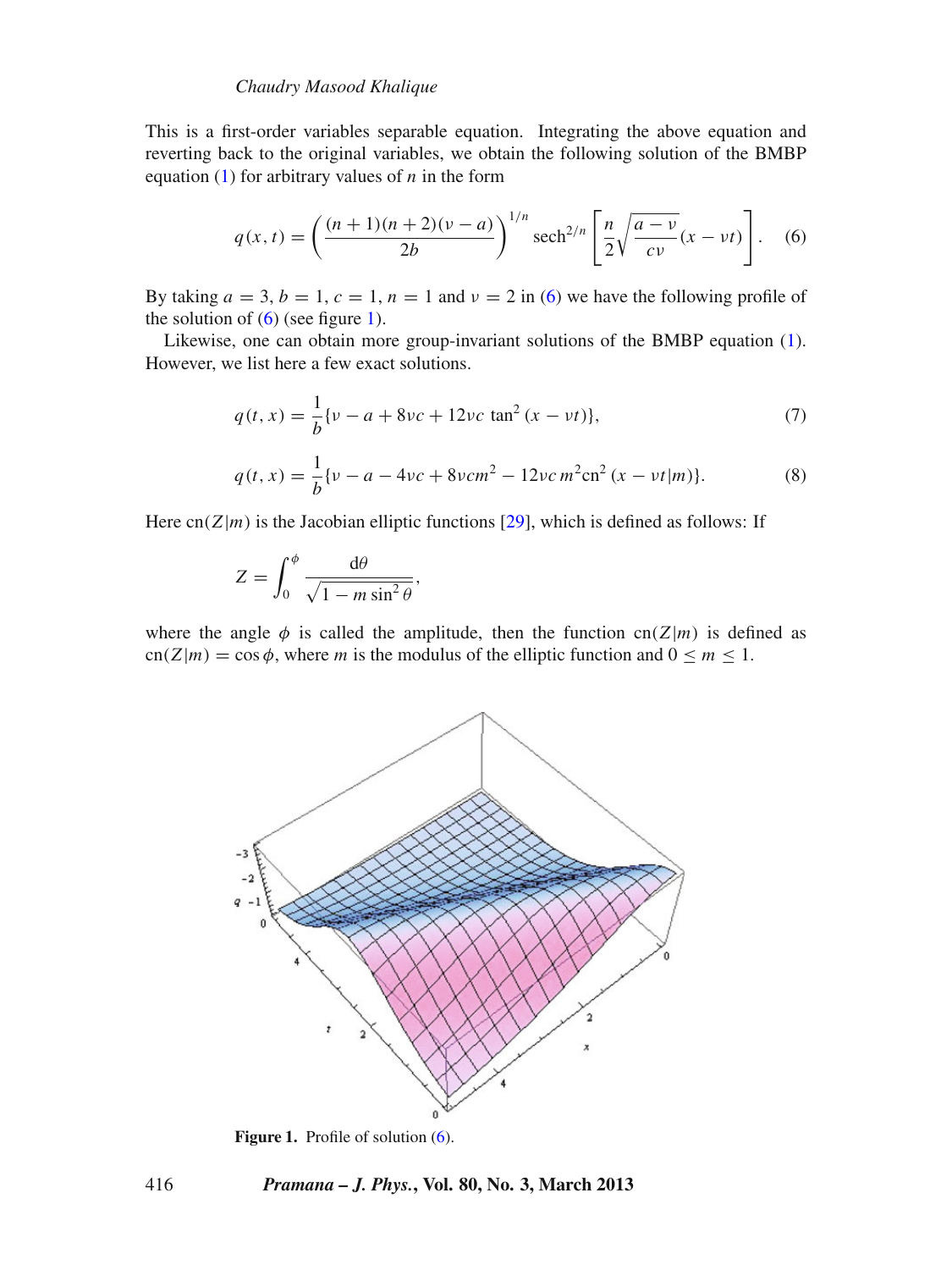By taking  $a = 1$ ,  $b = 1$ ,  $c = 3$ ,  $m = 0.5$  and  $v = 1$  in [\(8\)](#page-3-2) we have the following profile of the solution of [\(8\)](#page-3-2) (see figure [2\)](#page-4-0).

2.1.2 *Group-in*v*ariant solutions of* [\(2\)](#page-1-1)*.* The BBMP equation with dual power-law nonlinearity [\(2\)](#page-1-1) has the same two symmetries as the BBMP equation with power-law nonlinearity. Using the same procedure as in the previous section we obtain the following implicit solution of [\(2\)](#page-1-1) for arbitrary values of *n* in the form

$$
\frac{1}{n\sqrt{a-v}}\ln\left[\frac{q^n}{(n+1)(n+2)(a+P)+bq^n}\right] = \pm\sqrt{\frac{1}{kv}}(x-vt) + C_1,\tag{9}
$$

where

$$
P = \sqrt{(a - v)\left(a + \frac{2bq^{n}}{(n+1)(n+2)} + \frac{cq^{2n}}{(n+1)(2n+1)} - v\right)} - v
$$

and  $C_1$  is an arbitrary constant of integration.

#### 2.2 *Solutions using the simplest equation method*

We now use the simplest equation method which was introduced by Kudryashov [\[30](#page-14-7)[,31\]](#page-14-8) and modified by Vitanov [\[32\]](#page-14-9) (see also [\[33\]](#page-14-10)) to solve [\(1\)](#page-1-0) and [\(2\)](#page-1-1) for  $n = 1$ . The simplest equations that will be used are the Bernoulli and Riccati equations.

<span id="page-4-0"></span>

Figure 2. Profile of solution  $(8)$ .

*Pramana – J. Phys.***, Vol. 80, No. 3, March 2013** 417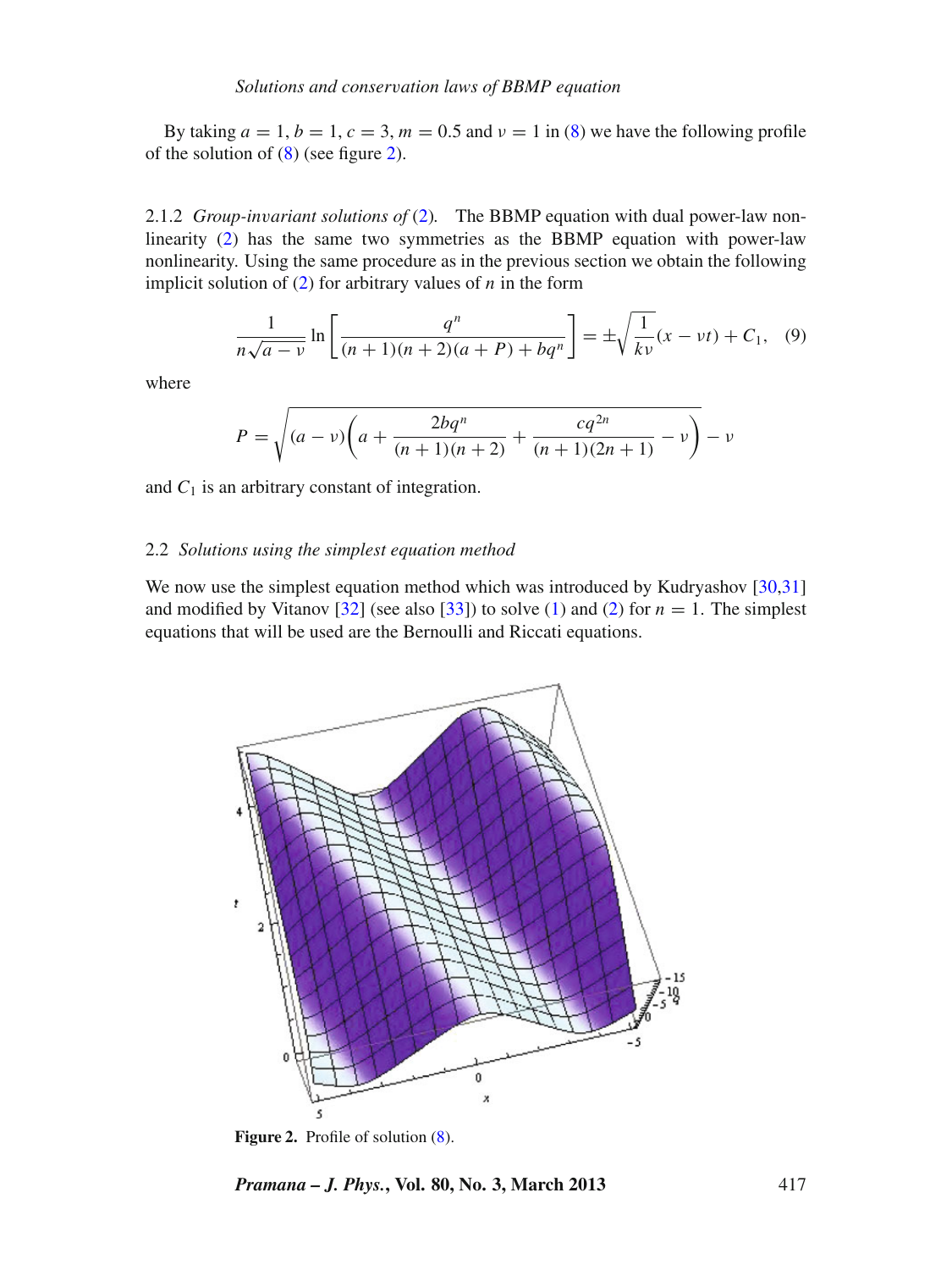Let us consider the solution of [\(4\)](#page-2-0) in the form

<span id="page-5-0"></span>
$$
F(z) = \sum_{i=0}^{M} A_i (G(z))^i,
$$
\n(10)

where  $G(z)$  satisfies the Bernoulli and Riccati equations, *M* is a positive integer that can be determined by balancing procedure as in [\[32\]](#page-14-9) and  $A_0, \ldots, A_M$  are parameters to be determined. We note that the Bernoulli and Riccati equations are well-known nonlinear ODEs whose solutions can be expressed in terms of elementary functions.

We consider the Bernoulli equation

<span id="page-5-2"></span>
$$
G'(z) = dG(z) + eGs(z),
$$
\n<sup>(11)</sup>

where *s* is an integer with  $s > 1$  and for simplicity we let  $s = 2$ . As a result the solutions of the Bernoulli equation are [\[33](#page-14-10)]

$$
G(z) = d \left\{ \frac{\cosh[d(z+C)] + \sinh[d(z+C)]}{1 - e \cosh[d(z+C)] - e \sinh[d(z+C)]} \right\}
$$

for  $d > 0$ ,  $e < 0$  and

<span id="page-5-3"></span>
$$
G(z) = -d\left\{\frac{\cosh[d(z+C)] + \sinh[d(z+C)]}{1 + e \cosh[d(z+C)] + e \sinh[d(z+C)]}\right\}
$$

for  $d < 0$  and  $e > 0$ . Here C is a constant of integration. For the Riccati equation

$$
G'(z) = dG2(z) + eG(z) + f
$$
 (12)

we shall use the solutions [\[33\]](#page-14-10)

$$
G(z) = -\frac{e}{2d} - \frac{\theta}{2d} \tanh\left[\frac{1}{2}\theta(z+C)\right]
$$

and

$$
G(z) = -\frac{e}{2d} - \frac{\theta}{2d} \tanh\left(\frac{1}{2}\theta z\right) + \frac{\theta\{1 + \tanh(z\theta/2)\}}{2\{d + 2C\theta \cosh^2\left(z\theta/2\right) + C\theta \sinh(z\theta)\}},
$$

where  $\theta^2 = e^2 - 4df > 0$  and *C* is a constant of integration.

## 2.2.1 *Solutions of* [\(1\)](#page-1-0) *using the simplest equation method.*

<span id="page-5-1"></span>*Solutions of* [\(1\)](#page-1-0) *using Bernoulli equation as the simplest equation.* The balancing procedure with  $s = 2$  [\[32\]](#page-14-9) yields  $M = 2$  and so the solutions in [\(10\)](#page-5-0) are of the form

$$
F(z) = A_0 + A_1 G + A_2 G^2.
$$
 (13)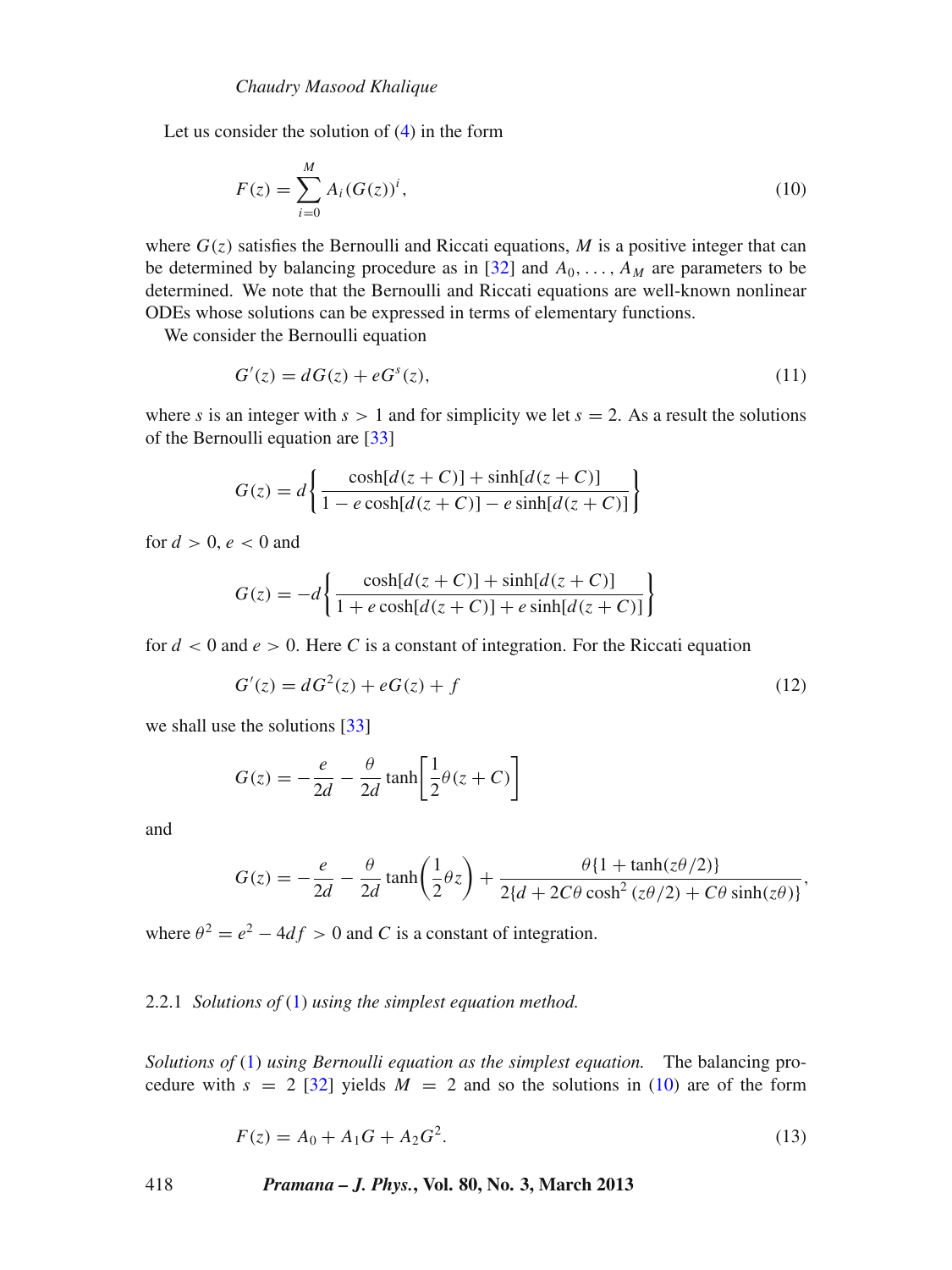Substituting  $(13)$  into  $(4)$  and making use of  $(11)$  and then equating all coefficients of the functions  $G^i$  to zero, we obtain an algebraic system of equations in terms of  $A_0$ ,  $A_1$  and *A*2. These algebraic equations are

$$
aA_1d + A_0A_1bd + A_1(-c)d^3v - A_1dv = 0,
$$
  
\n
$$
2aA_2d + aA_1e + A_1^2bd + 2A_0A_2bd + A_0A_1be - 8A_2cd^3v
$$
  
\n
$$
-7A_1cd^2ev - 2A_2dv - A_1ev = 0,
$$
  
\n
$$
2aA_2e + 3A_1A_2bd + A_1^2be + 2A_0A_2be - 38A_2cd^2ev
$$
  
\n
$$
-12A_1cde^2v - 2A_2ev = 0,
$$
  
\n
$$
2A_2^2bd + 3A_1A_2be - 54A_2cde^2v - 6A_1ce^3v = 0,
$$
  
\n
$$
2A_2^2be - 24A_2ce^3v = 0.
$$

Solving the above system of algebraic equations with the aid of Mathematica, we obtain the following values of  $A_0$ ,  $A_1$  and  $A_2$ :

$$
A_0 = \frac{-a + cd^2v + v}{b}, \quad A_1 = \frac{12cdev}{b}, \quad A_2 = \frac{12ce^2v}{b}.
$$

Therefore, when  $d > 0$  and  $e < 0$ , the solution of [\(1\)](#page-1-0) with  $n = 1$  is given by

$$
q(t,x) = A_0 + A_1 d \left\{ \frac{\cosh[d(z+C)] + \sinh[d(z+C)]}{1 - e \cosh[d(z+C)] - e \sinh[d(z+C)]} \right\}
$$

$$
+ A_2 d^2 \left\{ \frac{\cosh[d(z+C)] + \sinh[d(z+C)]}{1 - e \cosh[d(z+C)] - e \sinh[d(z+C)]} \right\}^2 \tag{14}
$$

and when  $d < 0$  and  $e > 0$  the solution of [\(1\)](#page-1-0) is

$$
q(t,x) = A_0 - A_1 d \left\{ \frac{\cosh[d(z+C)] + \sinh[d(z+C)]}{1 + e \cosh[d(z+C)] + e \sinh[d(z+C)]} \right\} + A_2 d^2 \left\{ \frac{\cosh[d(z+C)] + \sinh[d(z+C)]}{1 + e \cosh[d(z+C)] + e \sinh[d(z+C)]} \right\}^2, \quad (15)
$$

where  $z = x - vt$  and *C* is a constant of integration.

*Solutions of* [\(1\)](#page-1-0) *using Riccati equation as the simplest equation.* The balancing procedure yields  $M = 2$  and so the solutions in [\(10\)](#page-5-0) are of the form

<span id="page-6-0"></span>
$$
F(z) = A_0 + A_1 G + A_2 G^2.
$$
 (16)

Substituting  $(16)$  into  $(4)$  and using  $(12)$ , we obtain algebraic system of equations in terms of  $A_0$ ,  $A_1$ ,  $A_2$  by equating all coefficients of the functions  $G^i$  to zero. The corresponding algebraic equations are

$$
aA_1f + A_0A_1bf - 2A_1cdf^2v
$$
  
\n
$$
-A_1ce^2fv - 6A_2cef^2v - A_1fv = 0,
$$
  
\n
$$
aA_1e + 2aA_2f + A_0A_1be + A_1^2bf + 2A_0A_2bf - 8A_1cdefv
$$
  
\n
$$
-16A_2cdf^2v + A_1(-c)e^3v - 14A_2ce^2fv - A_1ev - 2A_2fv = 0,
$$
  
\n
$$
aA_1d + 2aA_2e + A_0A_1bd + A_1^2be + 2A_0A_2be + 3A_1A_2bf - 8A_1cd^2fv
$$
  
\n
$$
-7A_1cde^2v - 52A_2cdefv - 8A_2ce^3v - A_1dv - 2A_2ev = 0,
$$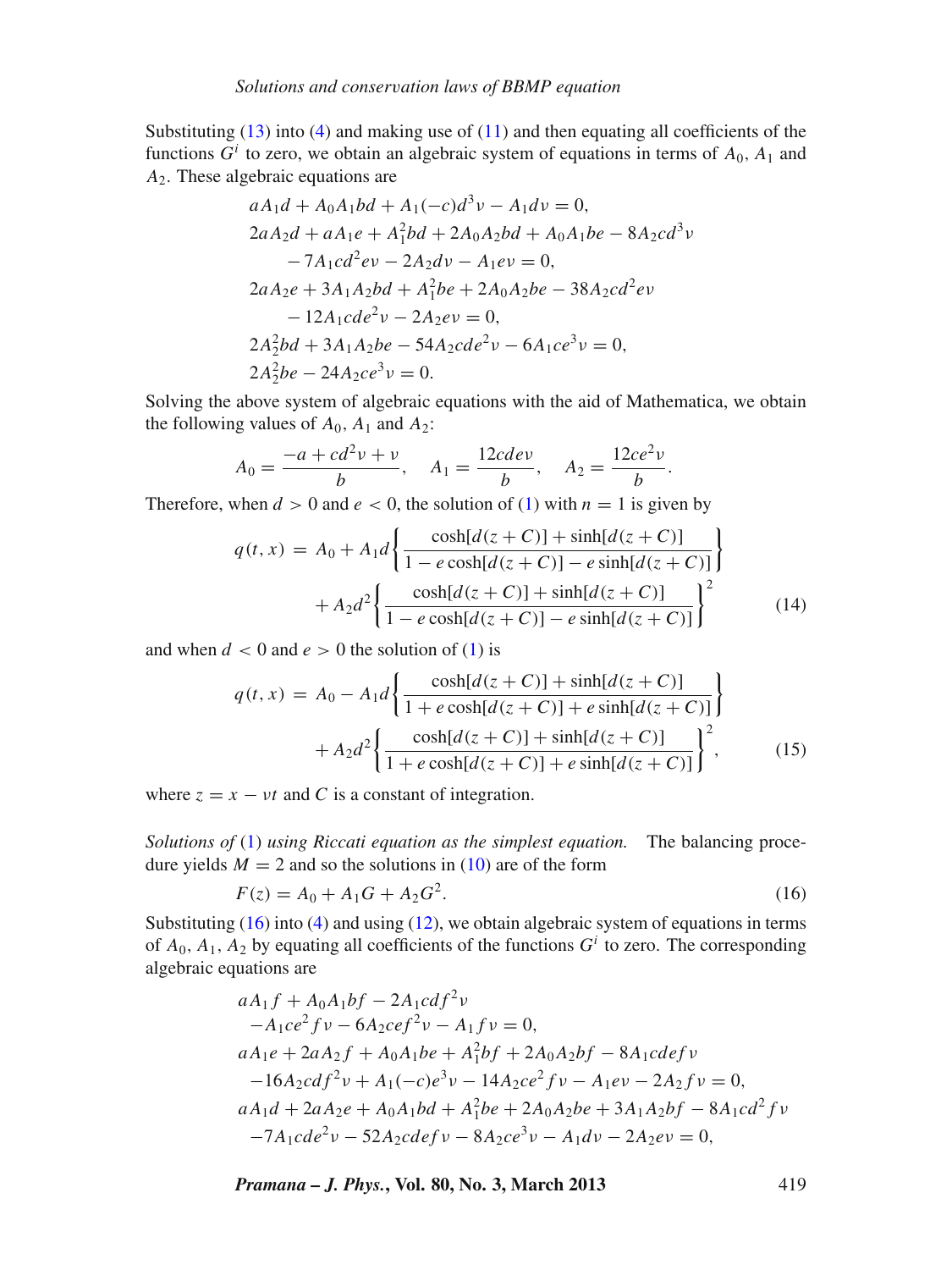*Chaudry Masood Khalique*

$$
2aA_2d + A_1^2bd + 2A_0A_2bd + 3A_1A_2be + 2A_2^2bf - 12A_1cd^2ev
$$
  
\n
$$
-40A_2cd^2fv - 38A_2cde^2v - 2A_2dv = 0,
$$
  
\n
$$
3A_1A_2bd + 2A_2^2be - 6A_1cd^3v - 54A_2cd^2ev = 0,
$$
  
\n
$$
2A_2^2bd - 24A_2cd^3v = 0.
$$

Solving the above equations one obtains

$$
A_0 = \frac{-a + 8cdf v + ce^2 v + v}{b}, \quad A_1 = \frac{12cdev}{b}, \quad A_2 = \frac{12cd^2v}{b}
$$

and hence the solutions of [\(1\)](#page-1-0) with  $n = 1$  are

$$
q(t,x) = A_0 + A_1 \left\{ -\frac{e}{2d} - \frac{\theta}{2d} \tanh\left[\frac{1}{2}\theta(z+C)\right] \right\}
$$

$$
+ A_2 \left\{ -\frac{e}{2d} - \frac{\theta}{2d} \tanh\left[\frac{1}{2}\theta(z+C)\right] \right\}^2
$$
(17)

and

<span id="page-7-0"></span>
$$
q(t,x) = A_0 + A_1 \left\{ -\frac{e}{2d} - \frac{\theta}{2d} \tanh\left(\frac{1}{2}\theta z\right) + \frac{\theta \{1 + \tanh(z\theta/2)\}}{2\{d + 2C\theta \cosh^2(z\theta/2) + C\theta \sinh(z\theta)\}} \right\}
$$

$$
+ A_2 \left\{ -\frac{e}{2d} - \frac{\theta}{2d} \tanh\left(\frac{1}{2}\theta z\right) + \frac{\theta \{1 + \tanh(z\theta/2)\}}{2\{d + 2C\theta \cosh^2(z\theta/2) + C\theta \sinh(z\theta)\}} \right\}^2, \qquad (18)
$$

where  $z = x - vt$  and *C* is a constant of integration.

By taking  $a = 1$ ,  $b = 1$ ,  $c = 1$ ,  $d = 1$ ,  $e = 3$ ,  $f = 1$ ,  $C = 1$ ,  $k = 1$  and  $v = 1$  in [\(18\)](#page-7-0) we have the following profile of the solution of [\(18\)](#page-7-0) (see figure [3\)](#page-8-0).

#### 2.2.2 *Solutions of* [\(2\)](#page-1-1) *using the simplest equation method.*

*Solutions of* [\(2\)](#page-1-1) *using Bernoulli equation as the simplest equation.* The balancing procedure in this case yields  $M = 1$ , and so the solutions of [\(4\)](#page-2-0) are of the form

$$
F(z) = A_0 + A_1 G.
$$

Now following the above procedure, we obtain

$$
a = \frac{b^2 + 4cv - 2cd^2kv}{4c}, \quad A_0 = \frac{-b \pm \sqrt{b^2 - 4ac + 4cv + 4cd^2kv}}{2c},
$$

$$
A_1 = \frac{2(2ae - 2ev + d^2ekv + beA_0)}{bd}.
$$

Therefore, when  $d > 0$  and  $e < 0$  the solution of [\(2\)](#page-1-1) with  $n = 1$  is given by

$$
q(t,x) = A_0 + A_1 d \left\{ \frac{\cosh[d(z+C)] + \sinh[d(z+C)]}{1 - e \cosh[d(z+C)] - e \sinh[d(z+C)]} \right\}
$$
(19)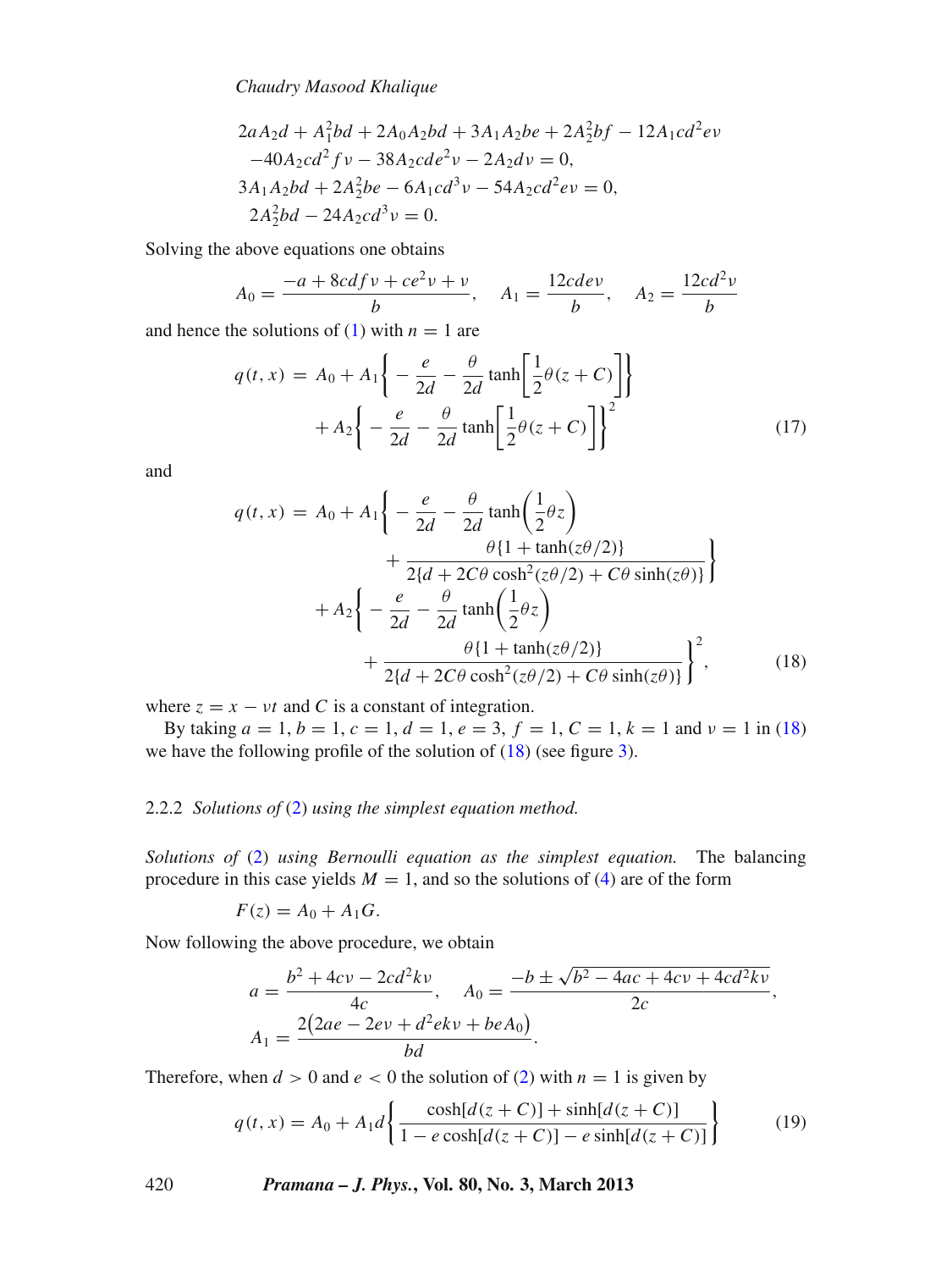and when  $d < 0$  and  $e > 0$  the solution is

$$
q(t,x) = A_0 - A_1 d \left\{ \frac{\cosh[d(z+C)] + \sinh[d(z+C)]}{1 + e \cosh[d(z+C)] + e \sinh[d(z+C)]} \right\},
$$
 (20)

where  $z = x - vt$  and *C* is a constant of integration.

*Solutions of* [\(2\)](#page-1-1) *using Riccati equation as the simplest equation.* Here again the balancing procedure yields  $M = 1$ , and so the solutions of [\(4\)](#page-2-0) are of the form

$$
F(z) = A_0 + A_1 G.
$$

In this case, we obtain

$$
a = \frac{b^2 + 4cv - 2ce^2kv + 8cdfkv}{4c},
$$
  
\n
$$
A_0 = \frac{-b \pm \sqrt{b^2 - 4ac + 4cv + 4ce^2kv + 8cdfkv}}{2c},
$$
  
\n
$$
A_1 = \frac{2(2ad - 2dv + de^2kv - 4d^2fkv + bdA_0)}{be}
$$

and hence the solutions of [\(2\)](#page-1-1) with  $n = 1$  are given by

$$
q(t,x) = A_0 + A_1 \left\{ -\frac{e}{2d} - \frac{\theta}{2d} \tanh\left[\frac{1}{2}\theta(z+C)\right] \right\}
$$
 (21)

and

<span id="page-8-1"></span>
$$
q(t,x) = A_0 + A_1 \left\{ -\frac{e}{2d} - \frac{\theta}{2d} \tanh\left(\frac{1}{2}\theta z\right) + \frac{\theta \{1 + \tanh(z\theta/2)\}}{2\{d + 2C\theta \cosh^2(z\theta/2) + C\theta \sinh(z\theta)\}} \right\},
$$
(22)

<span id="page-8-0"></span>where  $z = x - vt$  and *C* is a constant of integration.



Figure 3. Profile of solution [\(18\)](#page-7-0).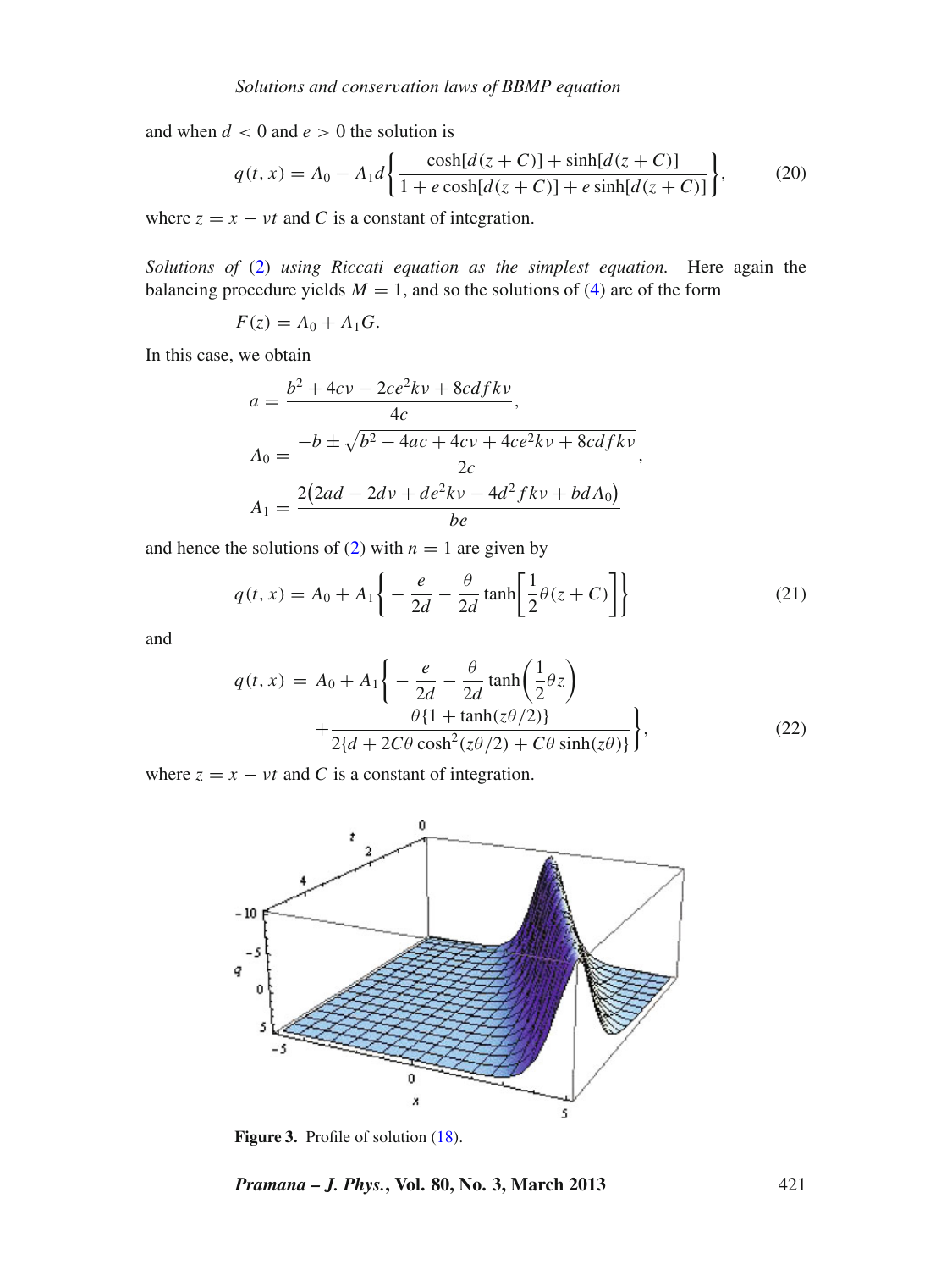<span id="page-9-1"></span>

Figure 4. Profile of solution  $(22)$ .

By taking  $b = 1$ ,  $c = 1$ ,  $d = 1$ ,  $e = 3$ ,  $f = 1$ ,  $C = 1$ ,  $k = 1$  and  $v = 1$  in [\(22\)](#page-8-1) we have the following profile of the solution of  $(22)$  (see figure [4\)](#page-9-1).

## <span id="page-9-0"></span>**3. Conservation laws**

In this section we construct conservation laws for [\(1\)](#page-1-0) and [\(2\)](#page-1-1). The multiplier method will be used [\[26](#page-14-4)[,34](#page-14-11)[–36](#page-14-12)]. See also [\[37\]](#page-14-13).

Consider a *k*th-order system of PDEs of *n* independent variables  $x = (x^1, x^2, \ldots, x^n)$ and *m* dependent variables  $u = (u^1, u^2, \dots, u^m)$ , viz.,

<span id="page-9-2"></span>
$$
E_{\alpha}(x, u, u_{(1)}, \dots, u_{(k)}) = 0, \qquad \alpha = 1, \dots, m,
$$
\n(23)

where  $u_{(1)}, u_{(2)}, \ldots, u_{(k)}$  denote the collections of all first, second, ..., *k*th-order partial derivatives, that is,  $u_i^{\alpha} = D_i(u^{\alpha})$ ,  $u_{ij}^{\alpha} = D_j D_i(u^{\alpha})$ , ... respectively, with the *total derivative operator* with respect to  $x^i$  given by

$$
D_i = \frac{\partial}{\partial x^i} + u_i^{\alpha} \frac{\partial}{\partial u^{\alpha}} + u_{ij}^{\alpha} \frac{\partial}{\partial u_j^{\alpha}} + \cdots, \qquad i = 1, \ldots, n,
$$
 (24)

and the summation convention is used whenever appropriate [\[28](#page-14-5)].

The following are known (see for example, [\[28](#page-14-5)] and the references therein).

The Euler–Lagrange operator, for each  $\alpha$ , is given by

$$
\frac{\delta}{\delta u^{\alpha}} = \frac{\partial}{\partial u^{\alpha}} + \sum_{s \ge 1} (-1)^s D_{i_1} \dots D_{i_s} \frac{\partial}{\partial u^{\alpha}_{i_1 i_2 \dots i_s}}, \qquad \alpha = 1, \dots, m. \tag{25}
$$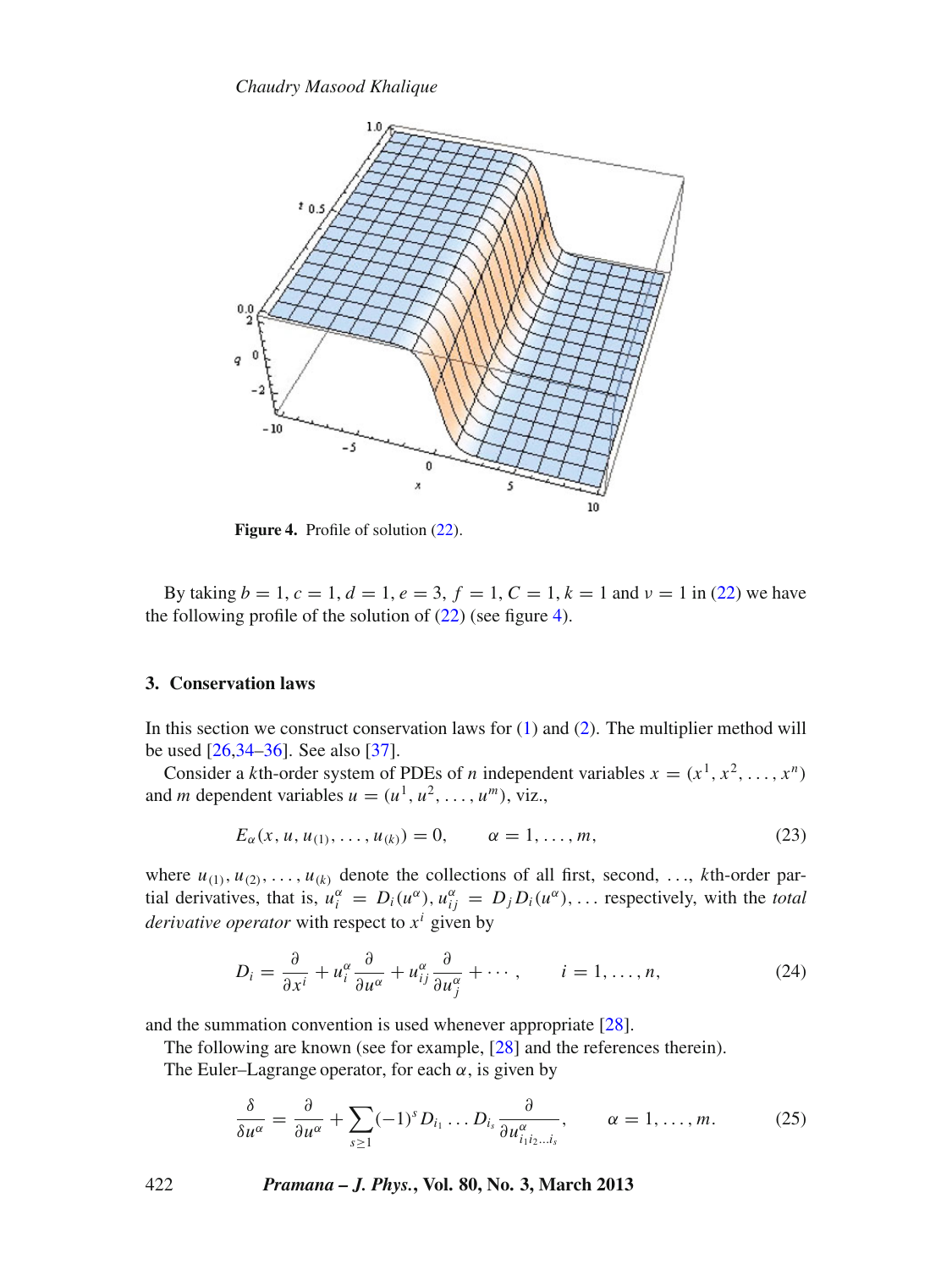The *n*-tuple vector  $T = (T^1, T^2, \ldots, T^n), T^j \in \mathcal{A}, j = 1, \ldots, n$ , is a conserved vector of  $(23)$  if  $T^i$  satisfies

<span id="page-10-0"></span>
$$
D_i T^i|_{(23)} = 0. \t\t(26)
$$

Equation [\(26\)](#page-10-0) defines a local conservation law of system [\(23\)](#page-9-2).

A multiplier  $\Lambda_{\alpha}(x, u, u_{(1)},...)$  has the property that

<span id="page-10-1"></span>
$$
\Lambda_{\alpha} E_{\alpha} = D_i T^i \tag{27}
$$

hold identically. Here we shall consider multipliers of the second order, i.e.,  $\Lambda_{\alpha}$  =  $\Lambda_{\alpha}(t, x, q, q_t, q_x, q_{tt}, q_{tx}, q_{xx})$ . The right-hand side of [\(27\)](#page-10-1) is a divergence expression. The determining equation for the multiplier  $\Lambda_{\alpha}$  is

$$
\frac{\delta(\Lambda_{\alpha}E_{\alpha})}{\delta u^{\alpha}} = 0.
$$
\n(28)

Once the multipliers are obtained, the conserved vectors are calculated via a homotopy formula [\[35](#page-14-14)].

#### 3.1 *Conser*v*ation laws of* [\(1\)](#page-1-0)

For the BBMP equation with power-law nonlinearity [\(1\)](#page-1-0), after some lengthy calculations, we obtain the following three second-order multipliers, i.e.,  $\Lambda$  =  $\Lambda(t, x, q, q_t, q_x, q_{tt}, q_{tx}, q_{xx})$  that are given by

$$
\Lambda_1 = 1, \quad \Lambda_2 = q, \quad \Lambda_3 = \frac{bq^{n+1}}{c(n+1)} + q_{tx}.
$$
\n(29)

Corresponding to the above three multipliers we have the following conserved vectors of  $(1)$ :

$$
T_1^t = \frac{1}{3} \{3q + cq_{xx}\},\tag{30}
$$

$$
T_1^x = \frac{1}{3(n+1)} \{3anq + 3aq + 3bq^{n+1} + 2cnq_{tx} + 2cq_{tx}\},\tag{31}
$$

$$
T_2^t = \frac{1}{6} \{ 2cq_{xx}q + 3q^2 - cq_x^2 \},\tag{32}
$$

$$
T_2^x = \frac{1}{6(n+2)} \{4cnqq_{tx} + 8cq_{tx} + 3anq^2 + 6aq^2 + 6bq^{n+2} - 2cnq_tq_x - 4cq_tq_x\},
$$
\n(33)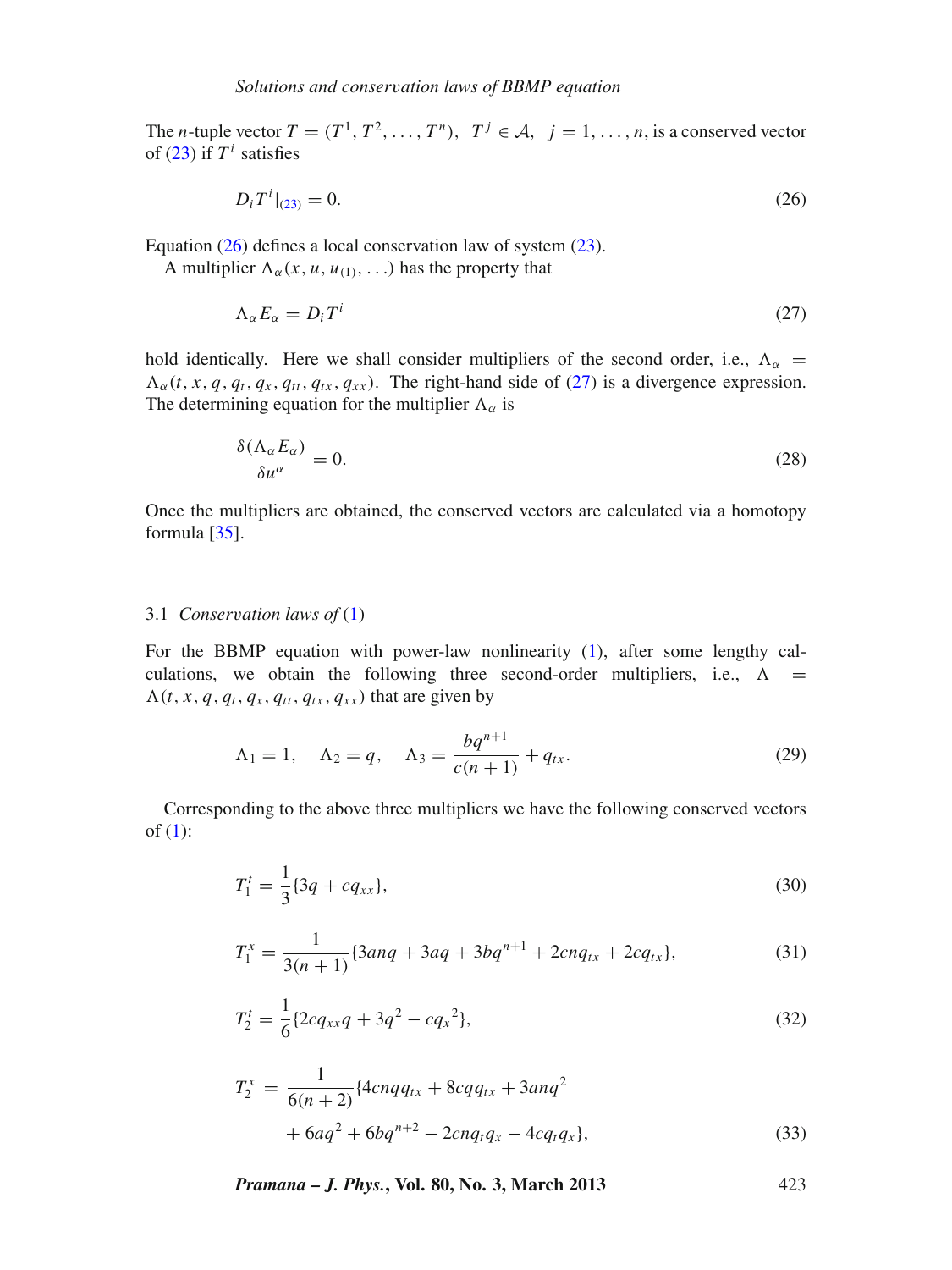$$
T_3' = \frac{1}{12c(n+1)(n+2)} \{-3acn^2 q_{xx}q - 9acn q_{xx}q - 6acq_{xx}q
$$
  
\n
$$
-2bcn^2 q_x^2 q^n + 2bcq_x^2 q^n + 2bcq_{xx}q^{n+1} - 2bcn q_{xx}q^{n+1}
$$
  
\n
$$
-c^2n^2 q q_{txxx} - 3c^2 n q q_{txxx} - 2c^2 q q_{txxx} + 3cn^2 q q_{tx} + 9cnq q_{tx}
$$
  
\n
$$
+ 6cq q_{tx} + 12bq^{n+2} + 3acn^2 q_x^2 + 9acn q_x^2 + 6acq_x^2
$$
  
\n
$$
+ 2c^2n^2 q_{xx}q_{tx} + c^2n^2 q_x q_{txx} + 6c^2n q_{xx}q_{tx} + 3c^2n q_x q_{txx}
$$
  
\n
$$
+ 4c^2 q_{xx}q_{tx} + 2c^2 q_x q_{txx} + 3cn^2 q_t q_x + 9cnq_t q_x + 6cq_t q_x \},
$$
  
\n(34)

$$
T_3^x = \frac{1}{12c(n+1)^2(n+2)} \{3acn^3qq_{tx} + 12acn^2qq_{tx} + 15acnqq_{tx} + 6acqq_{tx} + 2bcn^3q_tq_xq^n + 2bcn^2q_tq_xq^n + 14bcn^2q_{tx}q^{n+1} - 2bcq_tq_xq^n - 2bcnq_tq_xq^n + 22bcq_{tx}q^{n+1} + 36bcnq_{tx}q^{n+1} + c^2n^3qq_{ttxx} + 4c^2n^2qq_{ttxx} + 5c^2nqq_{ttxx} + 2c^2qq_{ttxx} - 3cn^3q_{tt}q - 12cn^2q_{tt}q - 15cnq_{tt}q - 6cq_{tt}q + 12abq^{n+2} + 12abnq^{n+2} + 12b^2q^{2n+2} + 6b^2nq^{2n+2} + 3acn^3q_tq_x + 12acn^2q_tq_x + 15acnq_tq_x + 6acq_tq_x + 4c^2n^3q_{tx}^2 + c^2n^3q_tq_{txx} - 2c^2n^3q_xq_{ttx} + 16c^2n^2q_{tx}^2 + 4c^2n^2q_tq_{txx} - 8c^2n^2q_xq_{ttx} + 20c^2nq_{tx}^2 + 5c^2nq_tq_{txx} - 10c^2nq_xq_{ttx} + 8c^2q_{tx}^2 + 2c^2q_tq_{txx} - 4c^2q_xq_{ttx} + 3cn^3q_t^2 + 12cn^2q_t^2 + 15cnq_t^2 + 6cq_t^2.
$$
 (35)

## 3.2 *Conser*v*ation laws of* [\(2\)](#page-1-1)

For the BBMP equation with dual power-law nonlinearity [\(2\)](#page-1-1), we obtain the following three second-order multipliers:

$$
\Lambda_1 = 1, \quad \Lambda_2 = q, \quad \Lambda_3 = \frac{1}{k} \left\{ \frac{bq^{n+1}}{n+1} + \frac{cq^{2n+1}}{2n+1} \right\} + q_{tx}.
$$
 (36)

In this case the corresponding conserved vectors of [\(2\)](#page-1-1) are

$$
T_1^t = \frac{1}{3} \{3q + kq_{xx}\},
$$
\n
$$
T_1^x = \frac{1}{3(n+1)(2n+1)} \{6an^2q + 9anq + 3aq + 3bq^{n+1} + 6bnq^{n+1} + 3cq^{2n+1} + 3cnq^{2n+1} + 4kn^2q_{tx} + 6knq_{tx} + 2kq_{tx}\}
$$
\n
$$
T_1^t = \frac{1}{3(n+1)(2n+1)} \{6an^2q + 9anq + 3aq + 3bq^{n+1} + 4kn^2q_{tx} + 6knq_{tx} + 2kq_{tx}\}
$$
\n
$$
(38)
$$

$$
T_2^t = \frac{1}{6} \{ 2kq_{xx}q + 3q^2 - kq_x^2 \},\tag{39}
$$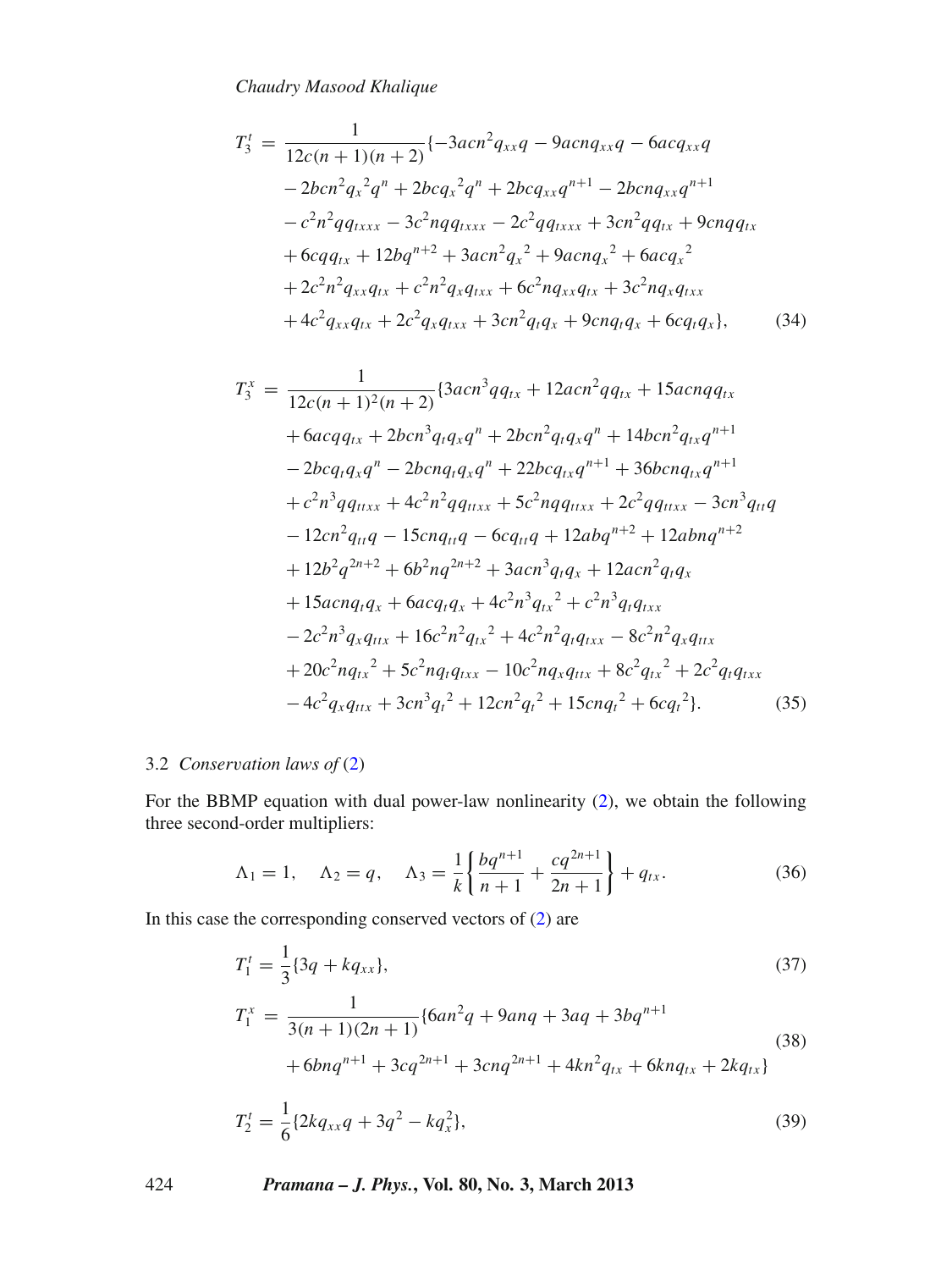$$
T_2^x = \frac{1}{6(n+1)(n+2)} \{4kn^2qq_{tx} + 12knqq_{tx} + 8kqq_{tx} + 3an^2q^2
$$
  
+ 9anq<sup>2</sup> + 6aq<sup>2</sup> + 6bq<sup>n+2</sup> + 6bnq<sup>n+2</sup> + 6cq<sup>2n+2</sup> + 3cnq<sup>2n+2</sup>  
- 2kn<sup>2</sup>q<sub>t</sub>q<sub>x</sub> - 6knq<sub>t</sub>q<sub>x</sub> - 4kq<sub>t</sub>q<sub>x</sub>}, (40)

$$
T_{3}^{t} = \frac{1}{12k(n+1)(n+2)(2n+1)} \{-6akn^{3}q_{xx}q - 21akn^{2}q_{xx}q
$$
  
\n
$$
-21aknq_{xx}q - 6akq_{xx}q - 4bkn^{3}q_{x}^{2}q^{n} - 2bkn^{2}q_{x}^{2}q^{n} - 4bkn^{2}q_{xx}q^{n+1}
$$
  
\n
$$
+2bkq_{x}^{2}q^{n} + 4bknq_{x}^{2}q^{n} + 2bkq_{xx}q^{n+1} + 2bknq_{xx}q^{n+1}
$$
  
\n
$$
-4ckn^{3}q_{x}^{2}q^{2n} - 8ckn^{2}q_{x}^{2}q^{2n} - 2ckn^{2}q_{xx}q^{2n+1}
$$
  
\n
$$
+2ckq_{x}^{2}q^{2n} + cknq_{x}^{2}q^{2n} + 2ckq_{xx}q^{2n+1} - 3cknq_{xx}q^{2n+1} - 2k^{2}n^{3}q_{txxx}
$$
  
\n
$$
-7k^{2}n^{2}qq_{txxx} - 7k^{2}nqq_{txxx} - 2k^{2}qq_{txxx} + 6kn^{3}qq_{tx} + 21kn^{2}qq_{tx}
$$
  
\n
$$
+ 21knqq_{tx} + 6kqq_{tx} + 12bq^{n+2} + 24bnq^{n+2} + 12cq^{2n+2} + 6cnq^{2n+2}
$$
  
\n
$$
+ 6akn^{3}q_{x}^{2} + 21akn^{2}q_{x}^{2} + 21aknq_{x}^{2} + 6akq_{x}^{2} + 4k^{2}n^{3}q_{xx}q_{tx}
$$
  
\n
$$
+ 2k^{2}n^{3}q_{x}q_{txx} + 14k^{2}n^{2}q_{x}q_{tx} + 7k^{2}n^{2}q_{x}q_{txx}
$$
  
\n
$$
+ 14k^{2}nq_{xx}q_{tx} + 7k^{2}nq_{x}q_{txx} + 4k^{2}q_{xx}q_{tx} + 2k^{2}q_{x}q_{txx}
$$
  
\n<math display="block</math>

$$
T_3^x = \frac{1}{12k(n+1)^2(n+2)(2n+1)^2} \{8bkn^5q_xq_tq^n + 16bkn^4q_xq_tq^n
$$
  
+  $2bkn^3q_xq_tq^n - 14bkn^2q_xq_tq^n - 2bkq_xq_tq^n - 10bknq_xq_tq^n$   
+  $8ckn^5q_xq_tq^{2n} + 28ckn^4q_xq_tq^{2n} + 26ckn^3q_xq_tq^{2n} + ckn^2q_xq_tq^{2n}$   
-  $2ckq_xq_tq^{2n} - 7cknq_xq_tq^{2n} + 56bkn^4q_{tx}q^{n+1} + 200bkn^3q_{tx}q^{n+1}$   
+  $246bkn^2q_{tx}q^{n+1} + 22bkq_{tx}q^{n+1} + 124bknq_{tx}q^{n+1} + 48abn^3q^{n+2}$   
+  $96abn^2q^{n+2} + 12abq^{n+2} + 60abnq^{n+2} + 28ckn^4q_{tx}q^{2n+1}$   
+  $120ckn^3q_{tx}q^{2n+1} + 175ckn^2q_{tx}q^{2n+1} + 22ckq_{tx}q^{2n+1} + 105cknq_{tx}q^{2n+1}$   
+  $24b^2n^3q^{2n+2} + 12acn^3q^{2n+2} + 12b^2q^{2n+2} + 72b^2n^2q^{2n+2}$   
+  $42acn^2q^{2n+2} + 12acq^{2n+2} + 54b^2nq^{2n+2} + 42acnq^{2n+2}$   
+  $24bcn^3q^{3n+2} + 84bcn^2q^{3n+2} + 24bcq^{3n+2} + 84bcnq^{3n+2}$   
+  $6c^2n^3q^{4n+2} + 12c^2q^{4n+2} + 24c^2n^2q^{4n+2} + 30c^2nq^{4n+2}$   
+  $12akn^5q_{tx}q + 60akn^4q_{tx}q + 111akn^3q_{tx$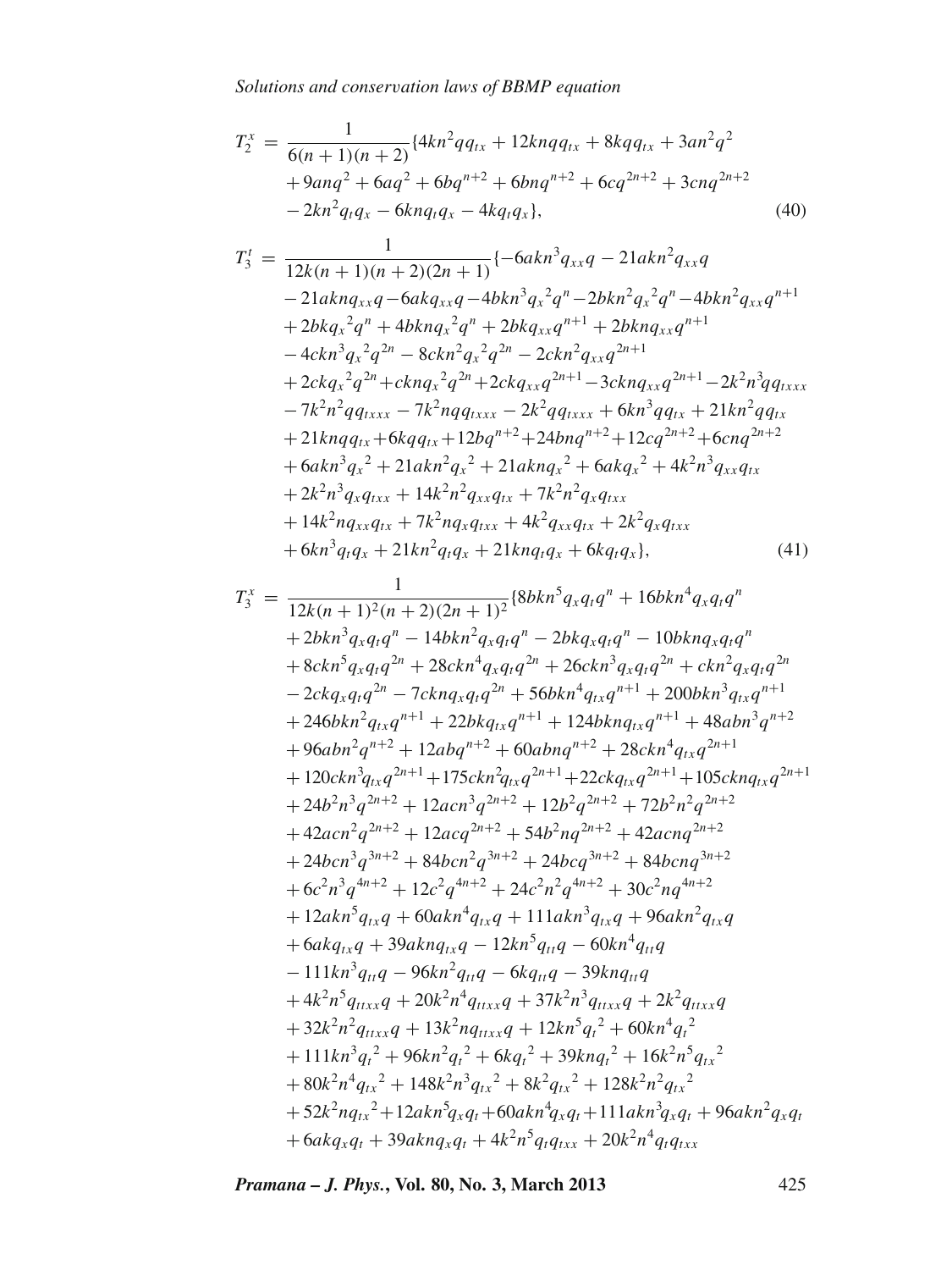*Chaudry Masood Khalique*

+ 
$$
37k^2n^3q_tq_{txx}
$$
 +  $2k^2q_tq_{txx}$  +  $32k^2n^2q_tq_{txx}$  +  $13k^2nq_tq_{txx}$   
\n-  $8k^2n^5q_xq_{ttx}$  -  $40k^2n^4q_xq_{ttx}$  -  $74k^2n^3q_xq_{ttx}$  -  $4k^2q_xq_{ttx}$   
\n-  $64k^2n^2q_xq_{ttx}$  -  $26k^2nq_xq_{ttx}$  }. (42)

#### <span id="page-13-3"></span>**4. Concluding remarks**

In this paper, exact solutions of the Benjamin–Bona–Mahony–Peregrine equation were obtained with power-law and dual power-law nonlinearities. The integration of these equations was performed by the Lie group as well as the simplest equation methods. The solutions obtained include the cnoidal waves, periodic solutions and non-topological soliton solution. It was verified that the solutions found are indeed solutions to the original equations. In general, the exact solutions obtained here could be helpful in the numerical study of the underlying equations. Subsequently, the conservation laws of the Benjamin– Bona–Mahony–Peregrine equation with power-law and dual power-law nonlinearities were derived using second-order multipliers.

#### **Acknowledgement**

CMK would like to thank the North-West University, Mafikeng Campus, for its continued support.

### **References**

- <span id="page-13-0"></span>[1] A Biswas, *Commun. Nonlin. Sci. Numer. Simulat.* **15**, 2744 (2010)
- [2] A Biswas, *Nonlin. Dyn.* **59**, 423 (2010)
- [3] A Biswas, *Int. J. Oceans and Oceanography* **4**, 45 (2010)
- [4] A Biswas, *Appl. Math. Lett.* **22**, 1775 (2009)
- [5] Y Gurefe, A Sonmezoglu and E Misirli, *Pramana J. Phys.* **77**, 1023 (2011)
- [6] S Zhang and H Zhang, *Pramana J. Phys.* **76**, 561 (2011)
- [7] J Lee and R Sakthivel, *Pramana J. Phys.* **76**, 819 (2011)
- [8] H Kheiri, M R Moghaddam and V Vafaei, *Pramana J. Phys.* **76**, 831 (2011)
- [9] A M Wazwaz, *Int. J. Computer Math.* **82**, 699 (2005)
- [10] A M Wazwaz, *Commun. Nonlin. Sci. Numer. Simulat.* **11**, 148 (2006)
- [11] A M Wazwaz, *Phys. Lett.* **A355**, 358 (2006)
- [12] A M Wazwaz, *Appl. Math. Comput.* **217**, 2277 (2010)
- [13] A M Wazwaz, *Commun. Nonlin. Sci. Numer. Simulat.* **15**, 2828 (2010)
- [14] I Mustafa, *Appl. Math. Comput.* **189**, 508 (2007)
- [15] T Roshan, *J. Comput. Appl. Math.* **235**, 1641 (2011)
- [16] F Tascan, A Bekir and M Koparan, *Commun. Nonlin. Sci. Numer. Simulat.* **14**, 1810 (2009)
- [17] E Yomba, *Phys. Lett.* **A373**, 4001 (2009)
- [18] T Xiao-Yan, H Fei and L Sen-Yue, *Chin. Phys. Lett.* **23**, 887 (2006)
- [19] S Zhang, *Chaos, Solitons and Fractals* **38**, 270 (2008)
- <span id="page-13-1"></span>[20] G B Zheng, B Liu, Z J Wang and S K Zheng, *Int. J. Nonlin. Sci. Numer. Simulat.* **10**, 1523 (2009)
- <span id="page-13-2"></span>[21] T B Benjamin, J L Bona and J J Mahoney, *Philos. Trans. Roy. Soc. London Ser.* **A272**, 47 (1972)